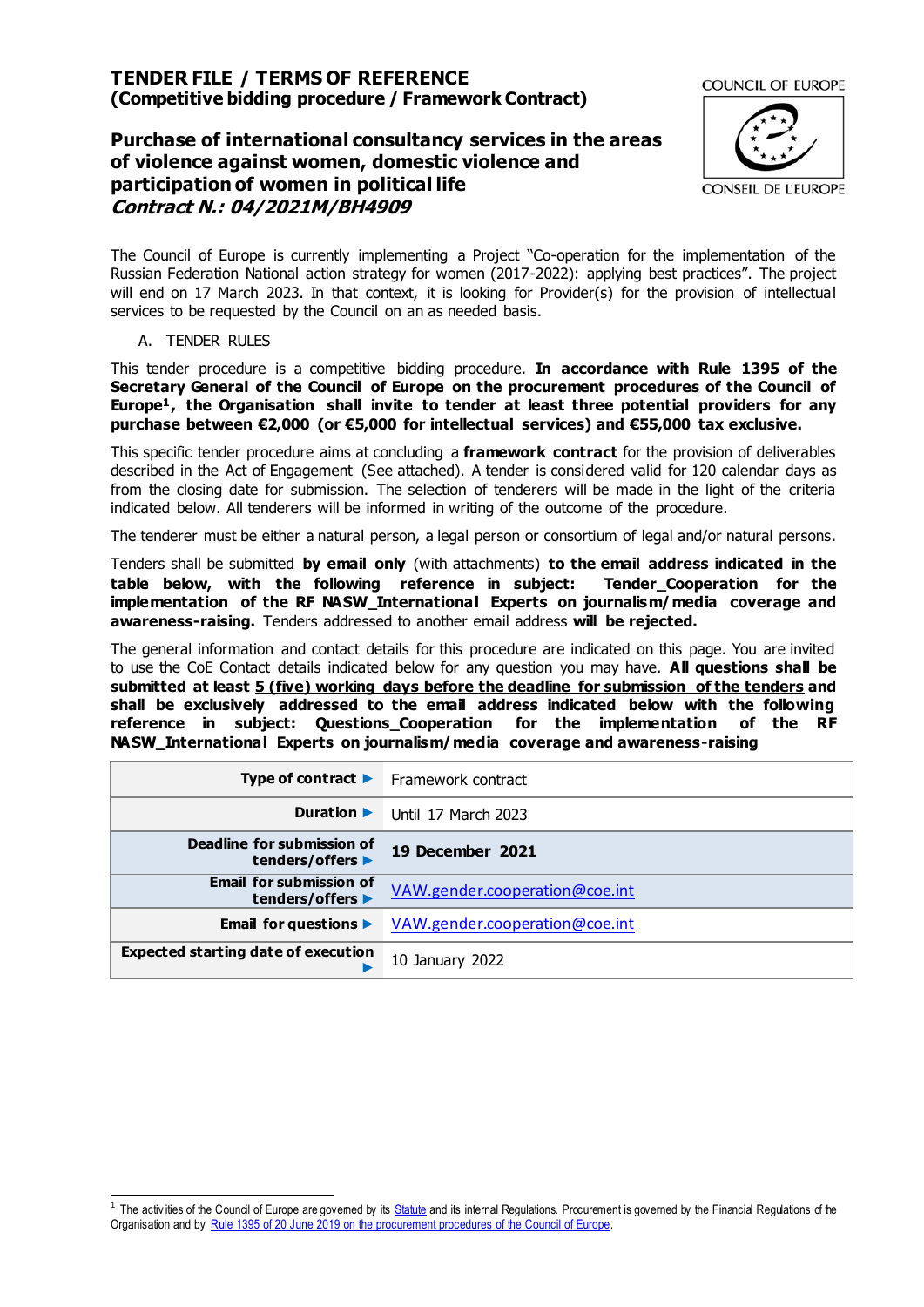#### B. EXPECTED DELIVERABLES

#### **Background of the Project**

The consultancy services are to be delivered in the framework of the Project "Co-operation for the implementation of the Russian Federation National Action Strategy for women (2017-2022): applying best practices".

The project builds on the lessons learned of the project "Co-operation in the implementation of the RF [National Action Strategy for Women \(2017-](https://www.coe.int/en/web/genderequality/russian-federation-national-action-strategy-for-women-2017-2022-)2022)" which ended in May 2020. It focuses on two areas: women's political participation and violence against women and domestic violence. The project aims at further building institutional capacities and raise awareness, hence contributing to mobilise all relevant actors in favour of gender equality and women's human rights. All outputs are especially conceived to contribute to the practical implementation of the National Action Strategy for Women (2017-2022), addressing some of its remaining gaps. The methodology for delivering results rests on good practices exchanges and peer to peer events.

The Council of Europe is looking for a maximum of 4 Provider(s) (provided enough tenders meet the criteria indicated below) in order to support the implementation of the project with a particular expertise on implementing the following actions in both areas of the project - women's participation in political life and violence against women and domestic violence: developing awareness-raising methodology/tools for civil society organisations for participation in international campaigns and beyond, developing voluntary guidelines/checklist for journalists on how to report on those areas in line with international standards regarding gender equality and human rights and, conducting relevant seminars/meetings for Media and NGOs representatives.

This Contract is currently estimated to cover up to 5 activities, to be held by 17 March 2023. This estimate is for information only and shall not constitute any sort of contractual commitment on the part of the Council of Europe. The Contract may potentially represent a higher or lower number of activities, depending on the evolving needs of the Organisation.

For information purposes only, the total budget of the project amounts to 556,000 Euros and the total amount of the object of present tender **shall not exceed 55,000 Euros tax exclusive** for the whole duration of the Framework Contract. This information does not constitute any sort of contractual commitment or obligation on the part of the Council of Europe.

#### **Scope of the Framework Contract**

Throughout the duration of the Framework Contract, pre-selected Providers may be asked to:

- Provide expertise on journalism/media coverage and awareness-raising in both areas of the project - women's participation in political life and violence against women and domestic violence
- Draft guidelines, checklists for journalists, best practices, reports, etc.
- Prepare training modules and training materials
- Conduct workshops/trainings
- Prepare presentations, background and other documents for project events and serve as a speaker, panellist/moderator
- Contribute to development of awareness-raising methodologies and tools

The above list is not considered exhaustive. The Council reserves the right to request deliverables not explicitly mentioned in the above list of expected services, but related to the field of expertise object of the present Framework Contract.

In terms of **quality requirements**, the pre-selected Service Providers must ensure, inter alia, that:

- The services are provided to the highest professional/academic standard;
- Any specific instructions given by the Council whenever this is the case are followed.

In addition to the orders requested on an as needed basis, the Provider shall keep regular communication with the Council to ensure continuing exchange of information relevant to the project implementation. This involves, among others, to inform the Council as soon as it becomes aware, during the execution of the Contract, of any initiatives and/or adopted laws and regulations, policies, strategies or action plans or any other development related to the object of the Contract (see more on general obligations of the Provider in Article 3.1.2 of the Legal Conditions in the Act of Engagement).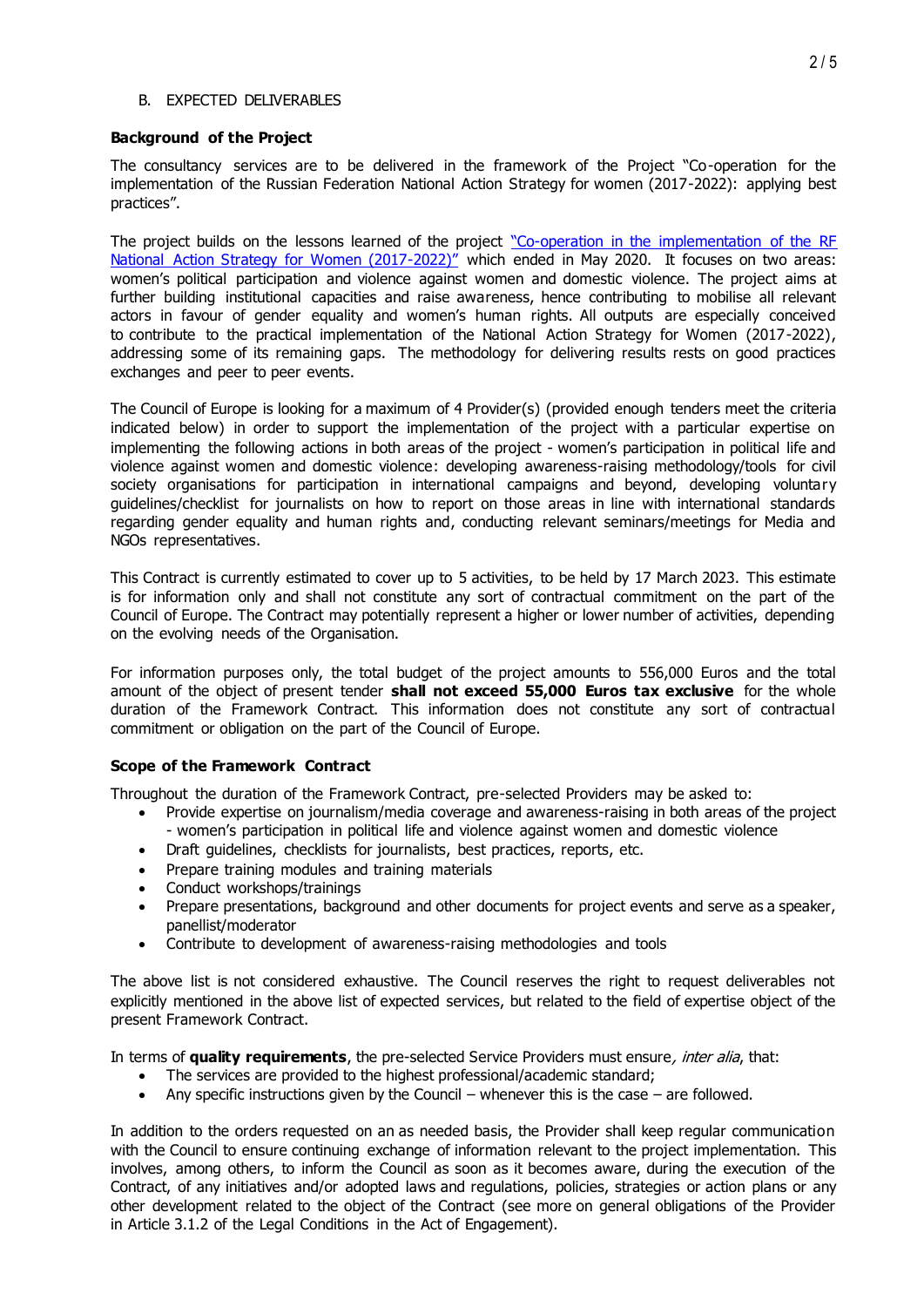Unless otherwise agreed with the Council, written documents produced by the Provider shall be in English (see more on requirements for written documents in Articles 3.2.2 and 3.2.3 of the Legal Conditions in the Act of Engagement).

# C. FEES

Tenderers are invited to indicate their fees, by completing and sending the table of fees, as attached in Section A to the Act of Engagement. These fees are final and not subject to review. Tenders proposing fees above the exclusion level indicated in the Table of fees will be **entirely and automatically** excluded from the tender procedure.

The Council will indicate on each Order Form (see Section [D](#page-2-0) below) the global fee corresponding to each deliverable, calculated on the basis of the unit fees, as agreed by this Contract.

D. HOW WILL THIS FRAMEWORK CONTRACT WORK? (ORDERING PROCEDURE)

<span id="page-2-0"></span>Once the selection procedure is completed, you will be informed accordingly. Deliverables will then be delivered on the basis of Order Forms submitted by the Council to the selected Provider (s), by post or electronically, on **an as needed basis** (there is therefore no obligation to order on the part of the Council).

# **Pooling**

For each Order, the Council will choose from the pool of pre-selected tenderers the Provider who demonstrably offers best value for money for its requirement when assessed – for the Order concerned – against the criteria of:

- quality (including as appropriate: capability, expertise, past performance, availability of resources and proposed methods of undertaking the work);
- availability (including, without limitation, capacity to meet required deadlines and, where relevant, geographical location); and
- price.

Each time an Order Form is sent, the selected Provider undertakes to take all the necessary measures to send it **signed** to the Council within 2 (two) working days after its reception. If a Provider is unable to take an Order or if no reply is given on his behalf within that deadline, the Council may call on another Provider using the same criteria, and so on until a suitable Provider is contracted.

# **Providers subject to VAT**

The Provider, i**f subject to VAT**, shall also send, together with each signed Form, a quote<sup>2</sup> (Pro Forma invoice) in line with the indications specified on each Order Form, and including:

- the Service Provider's name and address;
- its VAT number;
- the full list of services;
- the fee per type of deliverables (in the currency indicated on the Act of Engagement, tax exclusive);
- the total amount per type of deliverables (in the currency indicated on the Act of Engagement, tax exclusive);
- the total amount (in the currency indicated on the Act of Engagement), tax exclusive, the applicable VAT rate, the amount of VAT and the amount VAT inclusive .

# **Signature of orders**

An Order Form is considered to be legally binding when the Order, signed by the Provider, is approved by the Council, by displaying a Council's Purchase Order number on the Order, as well as by signing and stamping the Order concerned. Copy of each approved Order Form shall be sent to the Provider, to the extent possible on the day of its signature.

# E. ASSESSMENT

# Exclusion criteria and absence of conflict of interests

(by signing the Act of Engagement, you declare on your honour not being in any of the below situations)**<sup>3</sup>**

 2 It must strictly respect the fees indicated in the Act of Engagement. In case of non-compliance with these fees, the Council of Europe reserves the right to terminate the Contract w ith the Prov ider, in all or in part.

<sup>&</sup>lt;sup>3</sup> The Council of Europe reserves the right to ask tenderers, at a later stage, to supply the following supporting documents: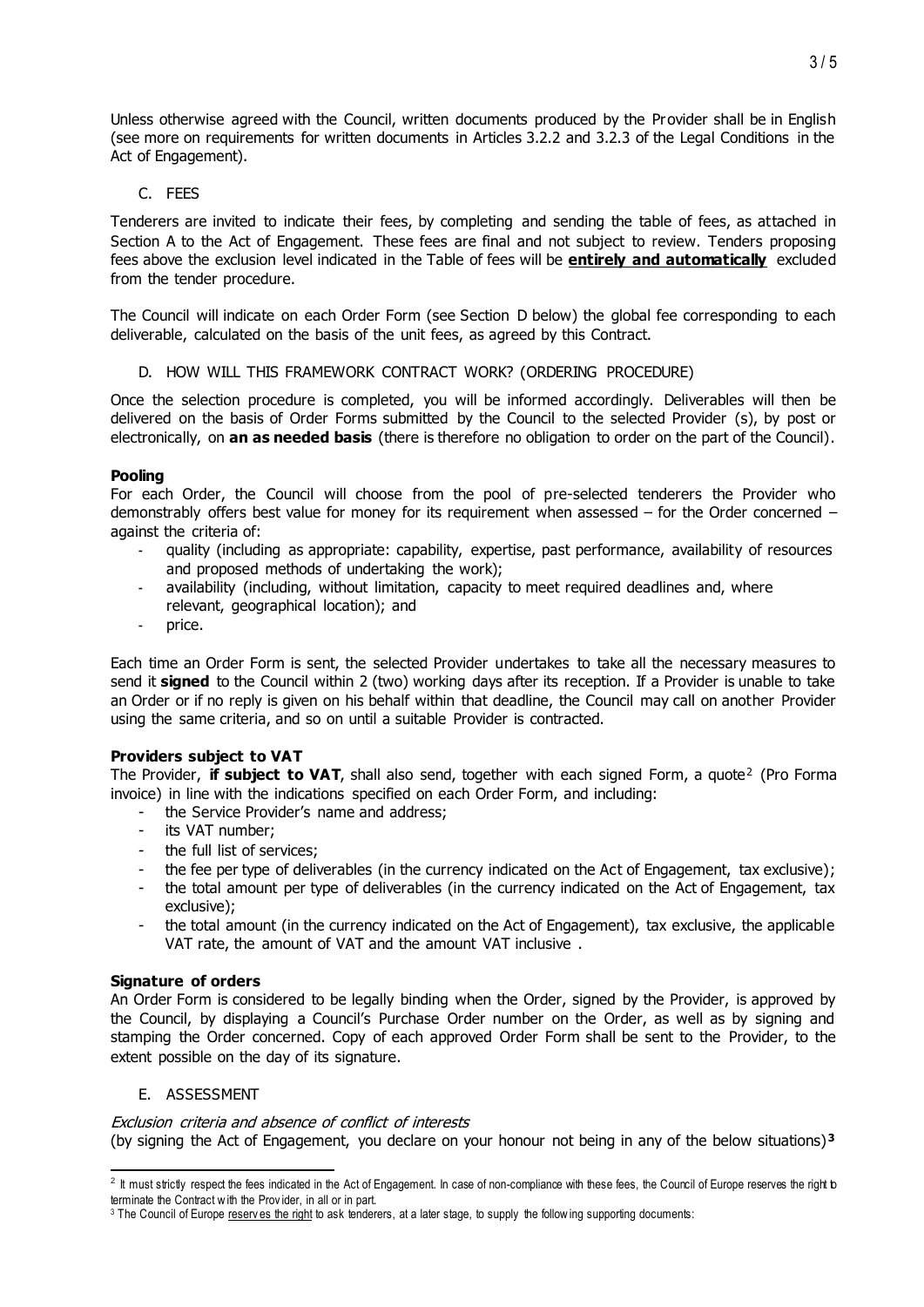Tenderers shall be excluded from participating in the tender procedure if they:

- have been sentenced by final judgment on one or more of the following charges: participation in a criminal organisation, corruption, fraud, money laundering, terrorist financing, terrorist offences or offences linked to terrorist activities, child labour or trafficking in human beings;
- are in a situation of bankruptcy, liquidation, termination of activity, insolvency or arrangement with creditors or any like situation arising from a procedure of the same kind, or are subject to a procedure of the same kind;
- have received a judgment with res judicata force, finding an offence that affects their professional integrity or serious professional misconduct;
- do not comply with their obligations as regards payment of social security contributions, taxes and dues, according to the statutory provisions of their country of incorporation, establishment or residence;
- are an entity created to circumvent tax, social or other legal obligations (empty shell company), have ever created or are in the process of creation of such an entity;
- have been involved in mismanagement of the Council of Europe funds or public funds;
- are or appear to be in a situation of conflict of interest;
- are or if their owner(s) or executive officer(s), in the case of legal persons, are included in the lists of persons or entities subject to restrictive measures applied by the European Union (available at [www.sanctionsmap.eu\)](http://www.sanctionsmap.eu/).

# Eligibility criteria

- Minimum 3 years of professional experience in the areas of the Project as defined above, including experience at international level
- Bachelor degree in Media and Communication, Journalism, Pubic Policy, Social Sciences, Social Work, Gender Studies or in other relevant field
- Fluency in English

# Award criteria

- Quality of the offer (80%), including:
	- Expertise and previous experience in journalism/media coverage and awareness-raising in given areas (related to women's political participation and/or violence against women and domestic violence) gained from experience in drafting knowledge products such as mass media publications, articles, researches, studies, handbooks, etc., and thematic expertise gained from experience in developing or applying methodologies, guidelines, toolkits, courses, awareness-raising materials, teaching/learning materials or from carrying out trainings, etc. (50%)
	- Previous experience in conducting work in international context/with international organisations (20 %)
	- Knowledge of Russian language (10%)
- Financial offer (20%)

The Council reserves the right to hold interviews with eligible tenderers.

Multiple tendering is not authorised.

F. NEGOTIATIONS

 $\overline{a}$ 

The Council reserves the right to hold negotiations with the bidders in accordance with Article 20 of Rule 1395.

<sup>-</sup> An extract from the record of convictions or failing that an equivalent document issued by the competent judicial or administrative authority of the country of incorporation, indicating that the first three and six th abov e listed ex clusion criteria are met;

<sup>-</sup> A certificate issued by the competent authority of the country of incorporation indicating that the fourth criterion is met;

<sup>-</sup> For legal persons, an ex tract from the companies register or other official document prov ing ow nership and control of the Tenderer;

<sup>-</sup> For natural persons (including owners and ex ecutiv e officers of legal persons), a scanned copy of a v alid photographic proof of identity (e.g. passport).